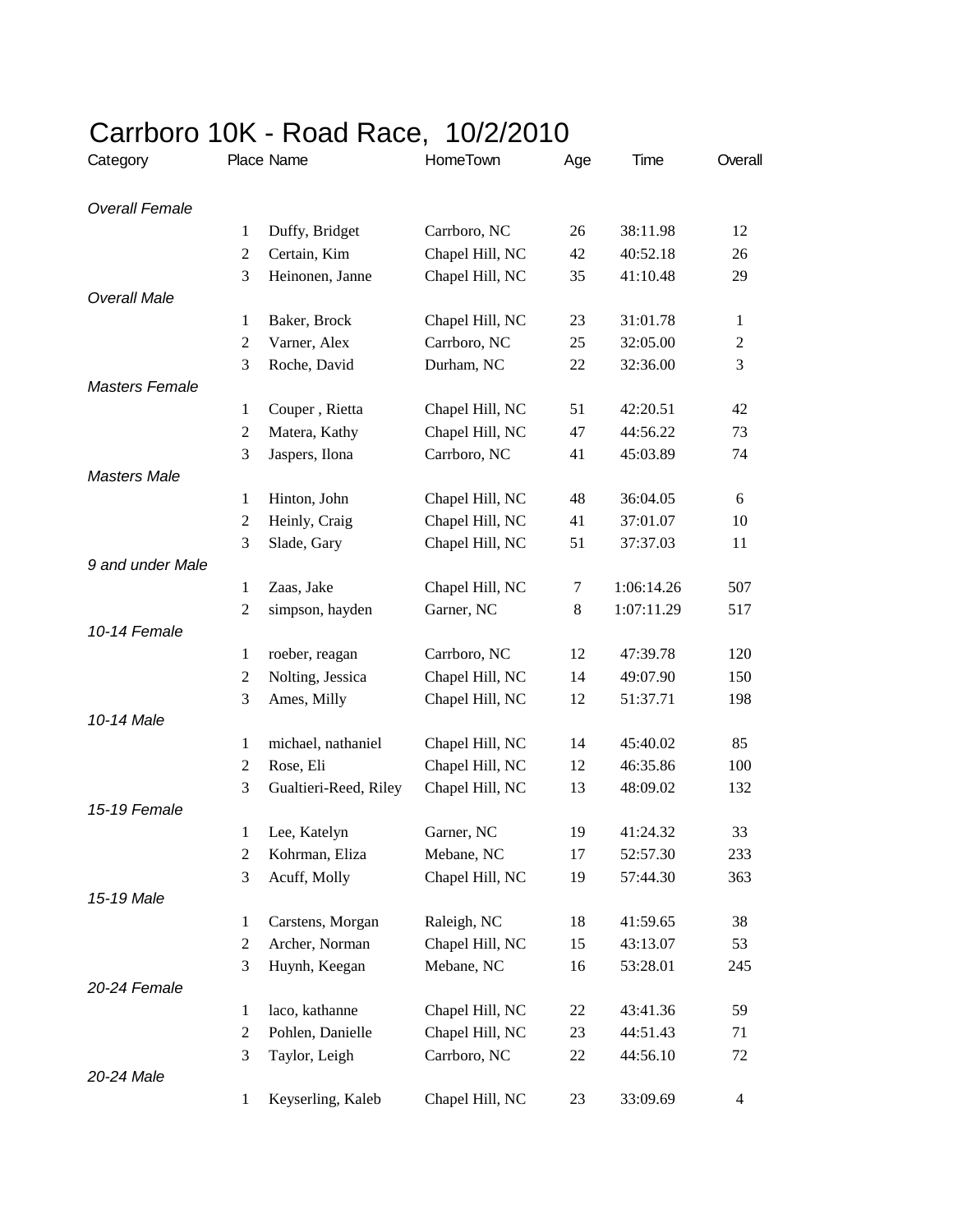|              | 2              | Krouse, Nick                           | U of North Carolina, | 22 | 34:55.16 | 5      |
|--------------|----------------|----------------------------------------|----------------------|----|----------|--------|
|              | 3              | revelle, thomas                        | Chapel Hill, NC      | 24 | 40:52.35 | 27     |
| 25-29 Female |                |                                        |                      |    |          |        |
|              | $\mathbf{1}$   | Koeninger, Dayna                       | Durham, NC           | 26 | 43:28.54 | 57     |
|              | $\overline{c}$ | thompson, stephanie                    | Durham, NC           | 27 | 45:04.54 | 76     |
|              | 3              | panozzo, cathy                         | Carrboro, NC         | 28 | 45:26.28 | 82     |
| 25-29 Male   |                |                                        |                      |    |          |        |
|              | $\mathbf{1}$   | Seidel, Matthew                        | DURHAM, NC           | 29 | 36:55.00 | 9      |
|              | $\overline{2}$ | Tumbleston, John                       | Carrboro, NC         | 26 | 38:29.79 | 13     |
|              | 3              | revels, will                           | Raleigh, NC          | 28 | 40:22.57 | 21     |
| 30-34 Female |                |                                        |                      |    |          |        |
|              | $\mathbf{1}$   | Jones, Sarah                           | Apex, NC             | 32 | 44:39.83 | 67     |
|              | $\mathfrak{2}$ | Amick, Kimberly                        | Carrboro, NC         | 30 | 45:04.35 | 75     |
|              | 3              | Renn, Jennifer                         | Chapel Hill, NC      | 31 | 46:49.54 | 103    |
| 30-34 Male   |                |                                        |                      |    |          |        |
|              |                |                                        |                      |    |          |        |
|              | $\mathbf{1}$   | rivero carmona, german Chapel Hill, NC |                      | 34 | 36:16.10 | $\tau$ |
|              | $\mathfrak{2}$ | Cohen, Joshua                          | Pittsboro, NC        | 34 | 40:31.35 | 22     |
|              | 3              | House, John                            | WAKE FOREST, NO      | 34 | 40:49.43 | 25     |
| 35-39 Female |                |                                        |                      |    |          |        |
|              | 1              | mitchell, cassandra                    | Carrboro, NC         | 37 | 41:33.11 | 34     |
|              | $\mathfrak{2}$ | Brandon, Julia                         | Durham, NC           | 38 | 43:23.80 | 55     |
|              | 3              | Moody, Cary                            | Carrboro, NC         | 35 | 45:08.57 | 79     |
| 35-39 Male   |                |                                        |                      |    |          |        |
|              | $\mathbf{1}$   | Dunson, David                          | Chapel Hill, NC      | 38 | 36:22.00 | 8      |
|              | $\overline{c}$ | clancy, joseph                         | Durham, NC           | 37 | 39:18.38 | 16     |
|              | 3              | Hensel, Douglas                        | Apex, NC             | 37 | 40:42.53 | 23     |
| 40-44 Female |                |                                        |                      |    |          |        |
|              | $\mathbf{1}$   | Gualtiere-Reed, Liz                    | Chapel Hill, NC      | 42 | 48:14.28 | 133    |
|              | $\overline{2}$ | Clark, Anne                            | Chapel Hill, NC      | 44 | 49:35.06 | 157    |
|              | 3              | Hannan, Hannah                         | Chapel Hill, NC      | 44 | 50:02.97 | 165    |
| 40-44 Male   |                |                                        |                      |    |          |        |
|              | $\mathbf{1}$   | Younts, Ken                            | Chapel Hill, NC      | 44 | 38:41.33 | 14     |
|              | $\mathbf{2}$   | wright, patrick                        | Chapel Hill, NC      | 43 | 41:15.26 | 30     |
|              | 3              | Bolon, Todd                            | Chapel Hill, NC      | 44 | 43:11.99 | 52     |
| 45-49 Female |                |                                        |                      |    |          |        |
|              | $\mathbf{1}$   | Wilkinson, Kari                        | Mebane, NC           | 49 | 46:49.53 | 102    |
|              | $\mathbf{2}$   | Dempsey, Molly                         | Chapel Hill, NC      | 49 | 47:16.68 | 114    |
|              | 3              | Williams, Christianna                  | Chapel Hill, NC      | 46 | 47:39.82 | 121    |
| 45-49 Male   |                |                                        |                      |    |          |        |
|              | $\mathbf{1}$   | Drewry, David                          | DURHAM, NC           | 47 | 39:57.51 | 19     |
|              | 2              | Prabucki, Bernard                      | Carrboro, NC         | 48 | 41:08.14 | 28     |
|              | 3              | Hohn, Greg                             | Chapel Hill, NC      | 47 | 41:49.82 | 37     |
| 50-54 Female |                |                                        |                      |    |          |        |
|              | $\mathbf{1}$   | Lebo, Dana                             | Chapel Hill, NC      | 50 | 46:14.88 | 91     |